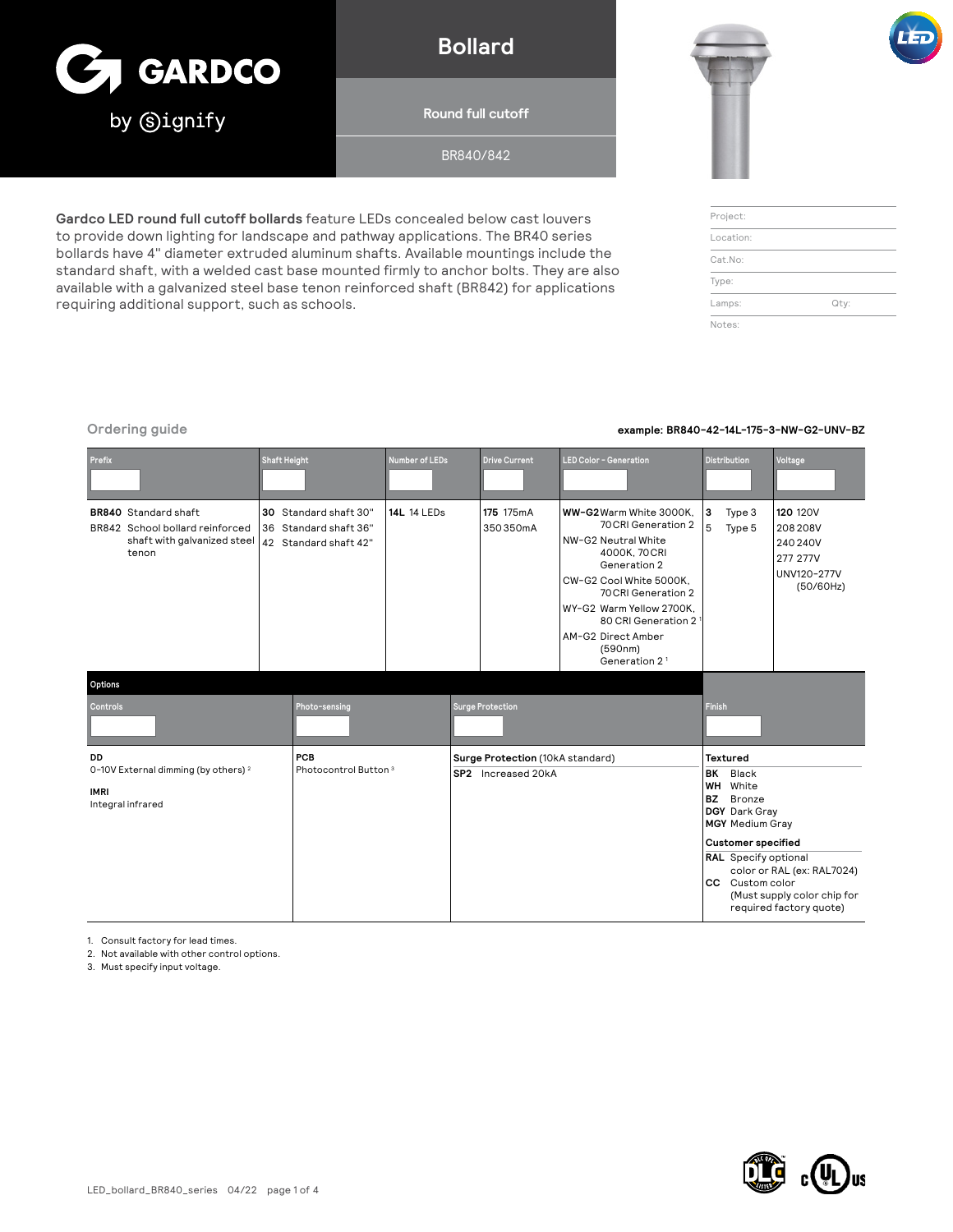#### **Bollard - Round Full Cutoff**

#### **LED Wattage and Lumen Values**

|                              |     | LED                       |       | Average         | Type 3          |                      |                         | Type 5 |                      |                   |  |
|------------------------------|-----|---------------------------|-------|-----------------|-----------------|----------------------|-------------------------|--------|----------------------|-------------------|--|
| <b>Ordering Code</b>         | Qty | LED Current Color<br>(mA) | Temp. | System<br>Watts | Lumen<br>Output | <b>BUG</b><br>Rating | Efficacy Lumen<br>(LPW) | Output | <b>BUG</b><br>Rating | Efficacy<br>(LPW) |  |
| BR84X-14L-175-NW-G2-XX       | 14  | 175                       | 4000  | 8.2             | 986             | $BO-$<br>$UO-GO$     | 120                     | 1051   | $ B1-U0-G0 $         | 128               |  |
| BR84X-14L-350-NW-<br>$G2-XX$ | 14  | 350                       | 4000  | 16.8            | 1876            | $BO-$<br>$UO-GO$     | 112                     | 1999   | B2-U0-G1             | 119               |  |

Values from photometric tests performed in accordance with IESNA LM-79 and are representative of the configurations shown. Actual performance may vary due to installation and environmental variables, LED and driver tolerances, and field measurement considerations. It is highly recommended to confirm performance with a photometric layout.

NOTE: Some data may be scaled based on tests of similar (but not identical) luminaires. Contact factory for configurations not shown.

#### **Predicted Lumen Depreciation Data**

Predicted performance derived from LED manufacturer's data and engineering design estimates, based on IESNA LM-80 methodology. Actual experience may vary due to field application conditions.L<sub>70</sub> is the predicted time when LED performance depreciates to 70% of initial lumen output. Calculated per IESNA TM21-11. Published  $L_{70}$  hours limited to 6 times actual LED test hours

| Ambient Temperature °C   System Current   LED Current   Calculated L <sub>70</sub> Hours   L <sub>70</sub> per TM-21 |       |       |                |               | ll Lumen Maintenance % at 60.000 hrs ' |
|----------------------------------------------------------------------------------------------------------------------|-------|-------|----------------|---------------|----------------------------------------|
| $25^{\circ}$ C                                                                                                       | 350mA | 350mA | >100.000 hours | >60.000 hours | 95%                                    |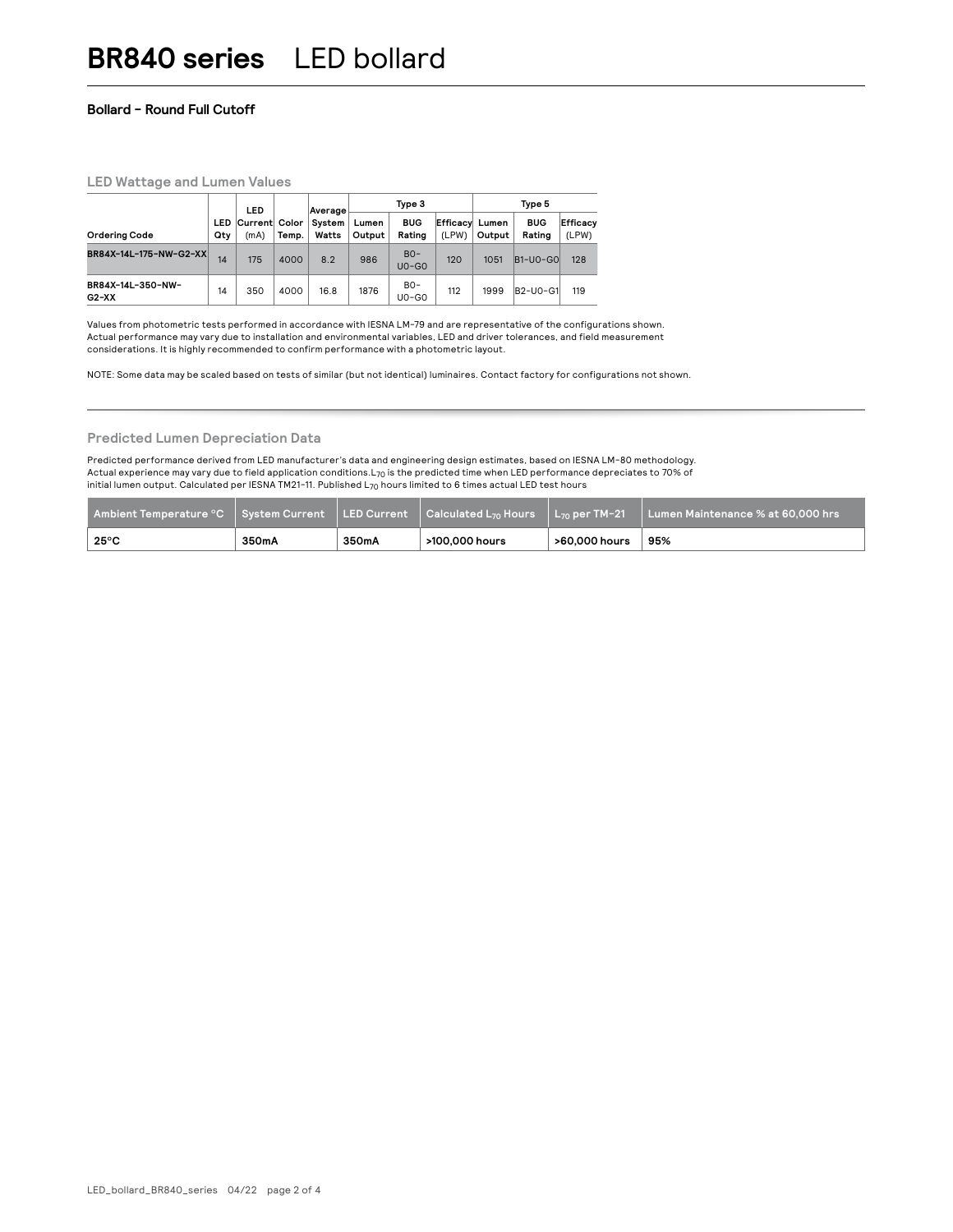#### **Bollard - Round Full Cutoff**



**NOTE**: Factory supplied template must be used when setting anchor bolts. Gardco will not honor any claim for incorrect anchorage placement from failure to use factory supplied templates.